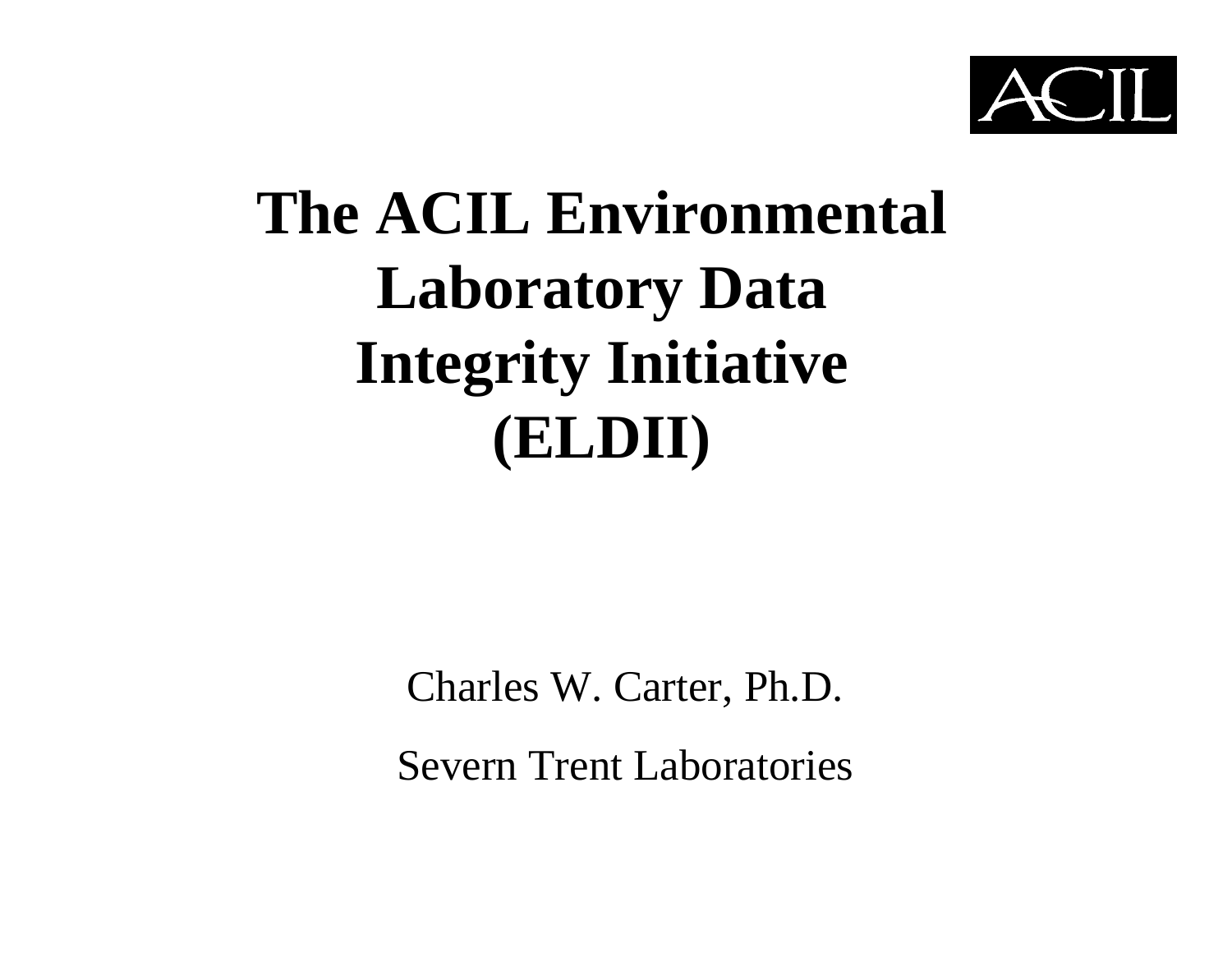

# **Topics**

- Background
- Principles
- Specific Requirements
- Signatory Process and Application
- Current Status
- Objectives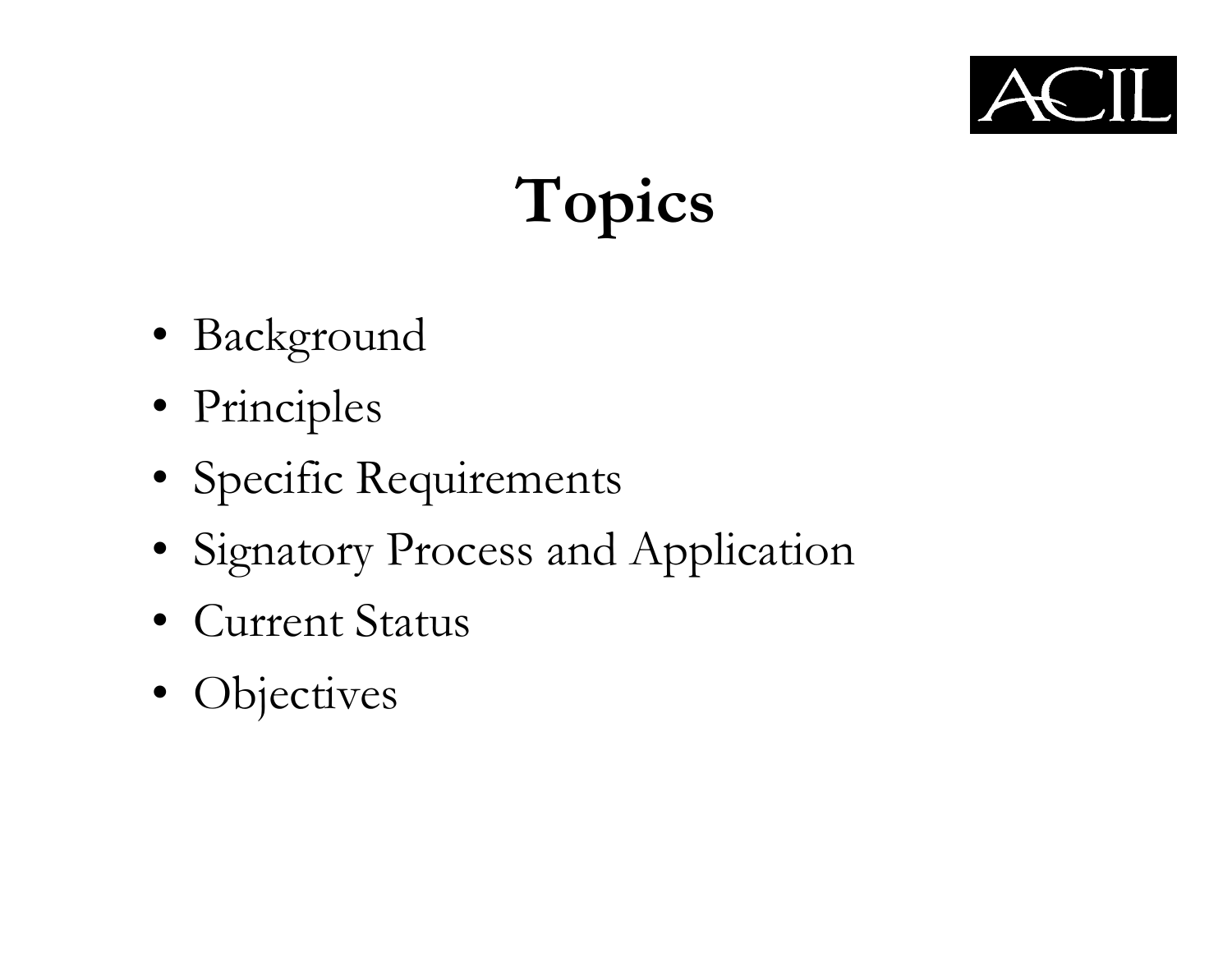

# **Background**

- ELWR
- State, Federal, Municipal, Academic, and Commercial laboratories
- Serious damage to Federal programs
- 32 investigations ongoing
- Still a problem!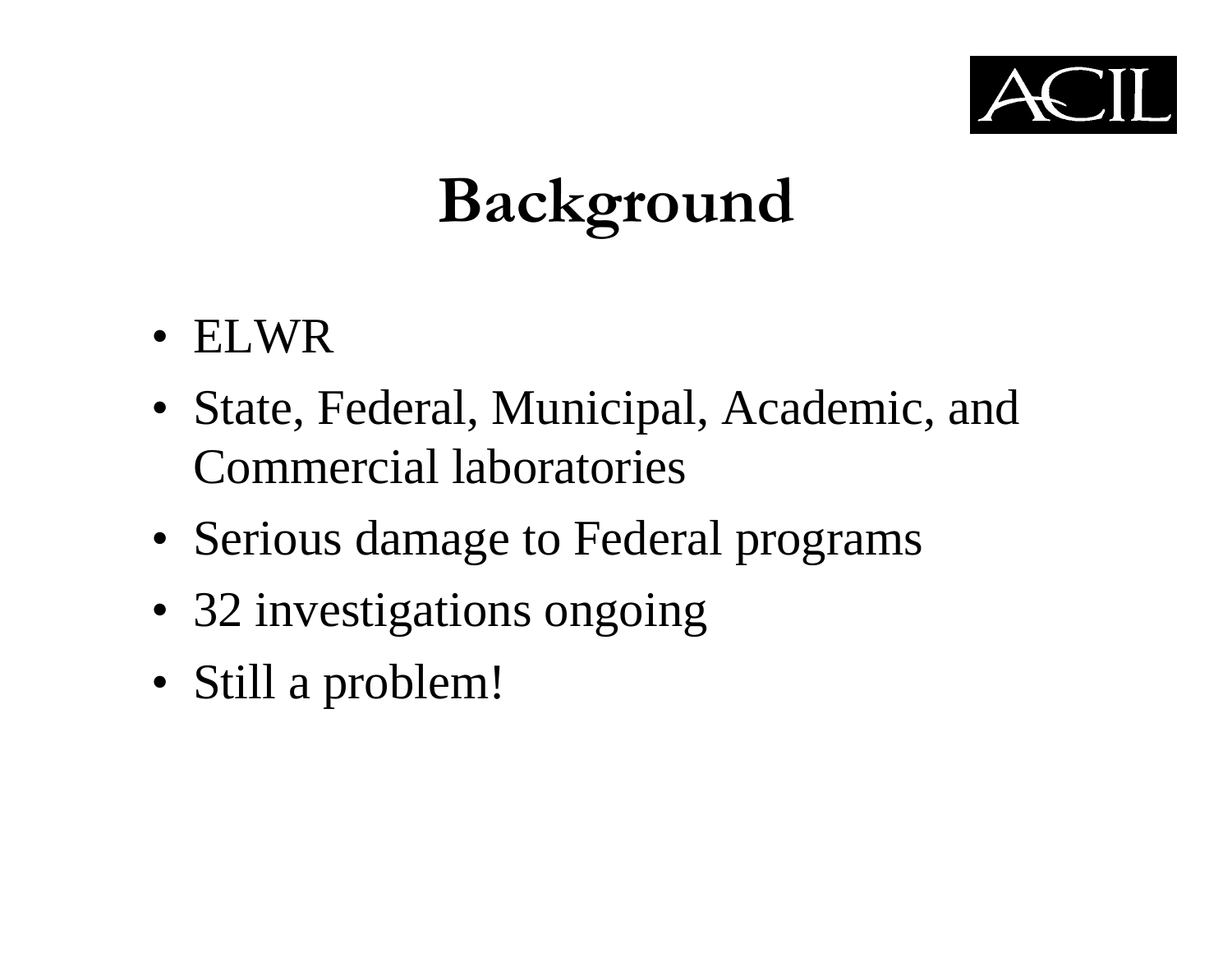

# **ACIL Response**

- Years of involvement
- Everyone knew what we were not supposed to do
- What are we supposed to do?
- ELDII what a responsible laboratory organization should do to minimize the frequency and impact of data integrity problems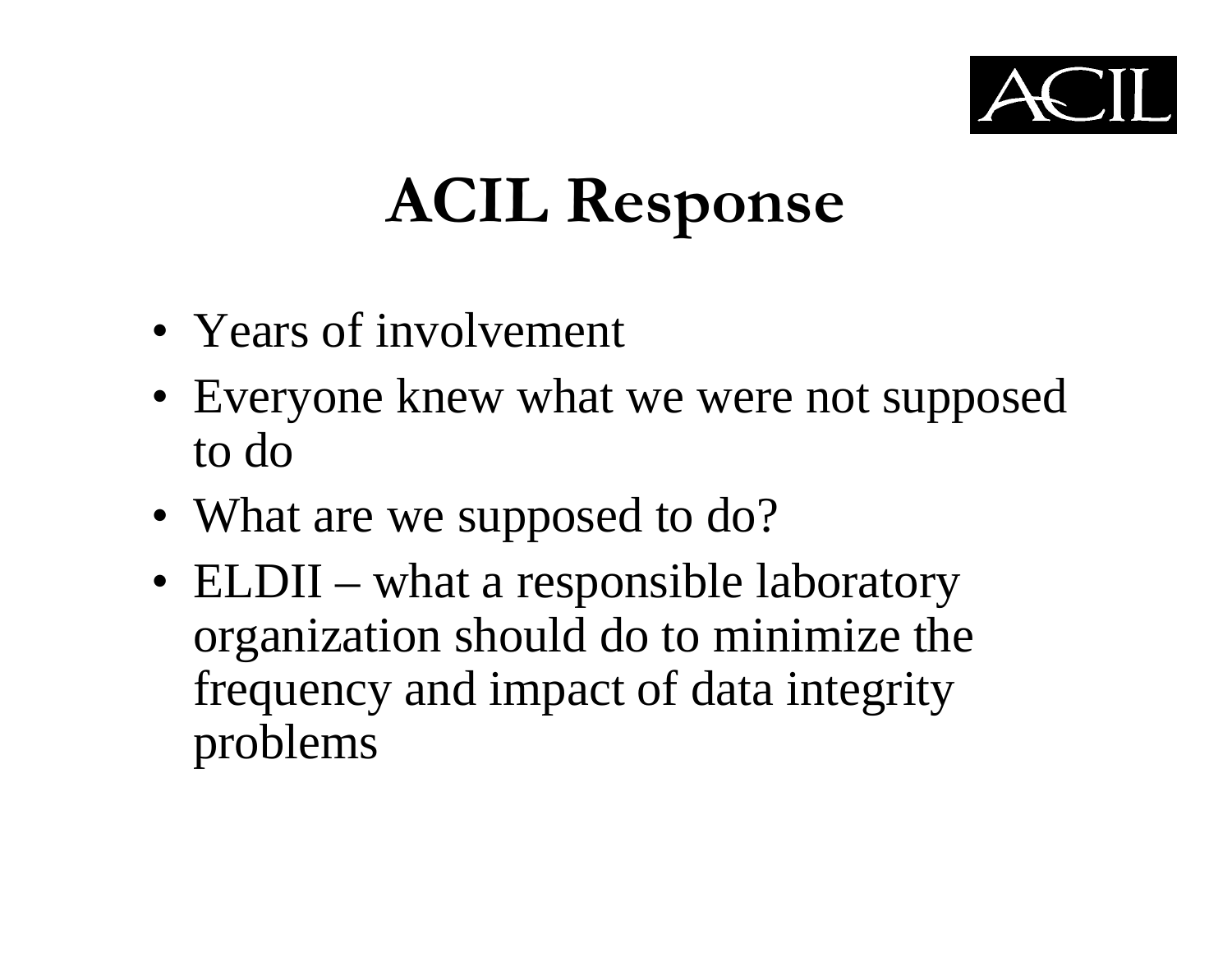

# The ELDII has been developed based on a foundation of 15 basic principles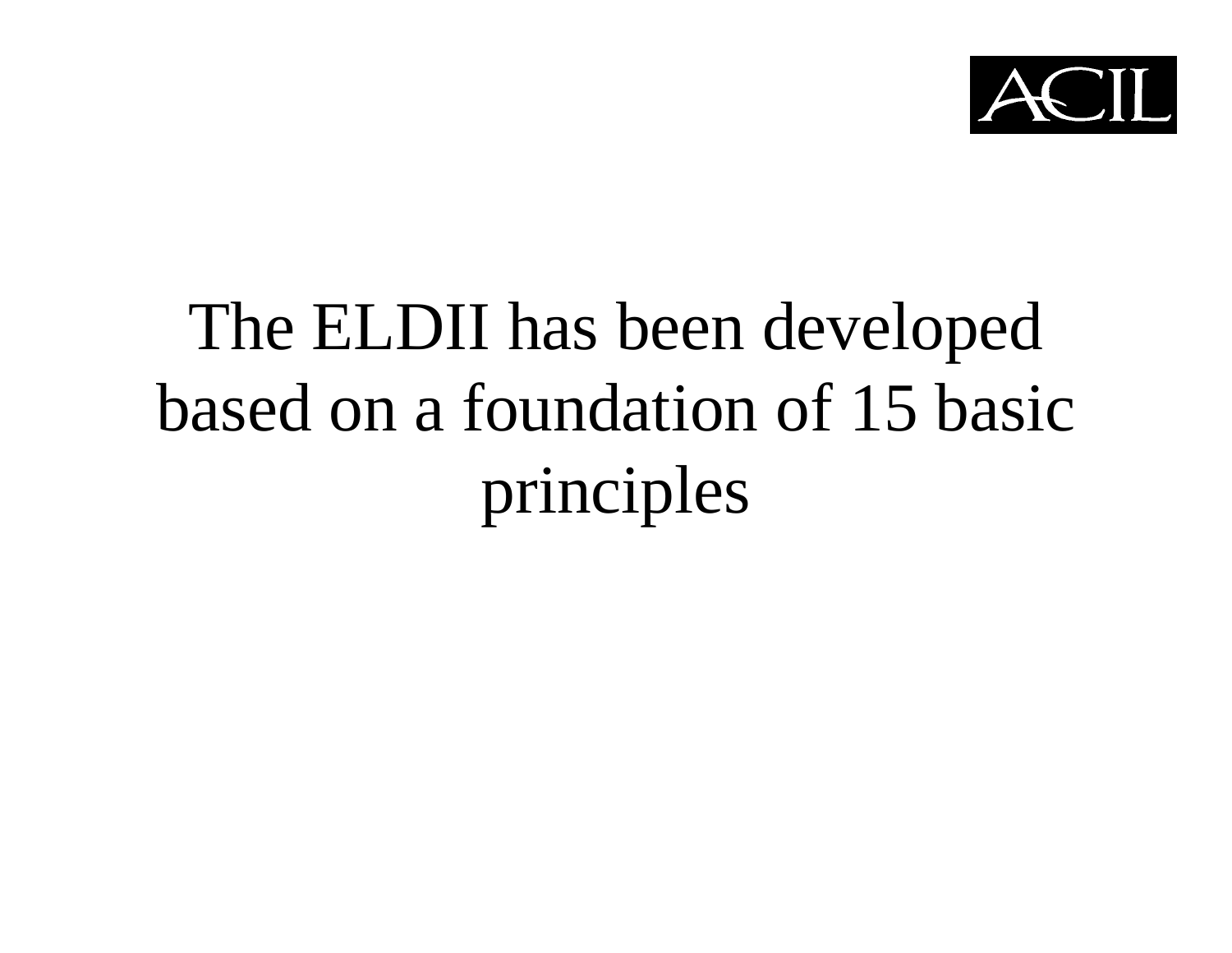

- • **The environmental laboratory industry is ethically and morally obligated to the public at large to provide data that are precise, accurate, and of known and documented quality.**
- **ACIL is committed to promoting the self-policing of the operations of its member laboratories to maintain data user confidence in the fundamentalintegrity of the environmental testing process and the results generated from such testing.**
- $\bullet$  **Environmental laboratories that voluntarily become signatories to the Environmental Laboratory Data Integrity Initiative commit themselves to establishing and maintaining an effective self-governance program to prevent, identify, and rectify any data integrity problems.**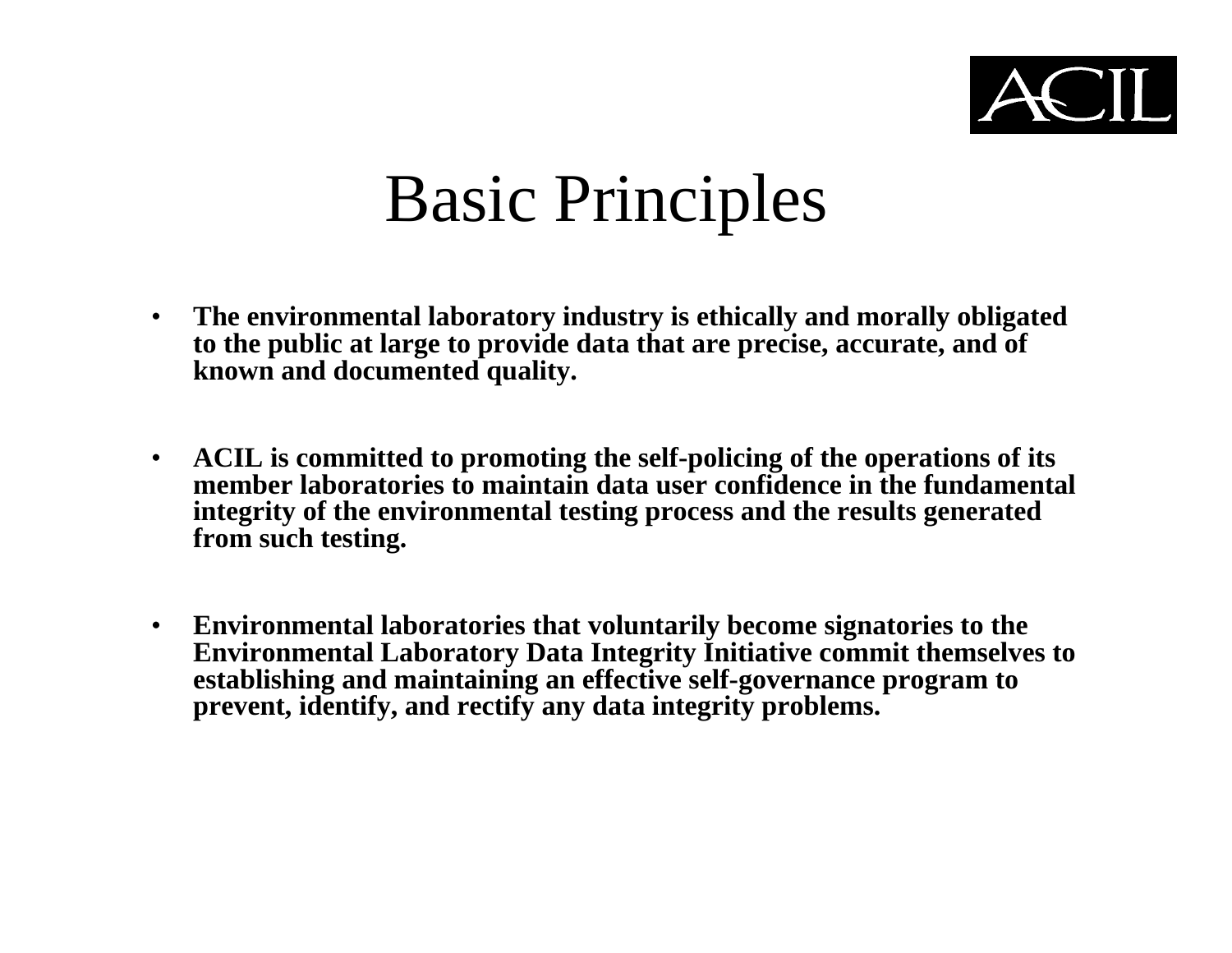

• Essential elements of the Environmental Laboratory Data Integrity Initiative and any self-governance program include a business ethics and data integrity policy; an ethics and compliance officer; a training program; enforcement of the business ethics and data integrity policy through disciplinary action; a confidential mechanism for anonymously reporting alleged misconduct and a means for conducting internal investigations of all alleged misconduct; procedures and guidance for recalling data if necessary; and an effective external and internal monitoring system.

Management and employee commitment will be memorialized in an annual, signed code of business ethics and data integrity that reflects the essential elements of the Environmental Laboratory Data Integrity Initiative and states that the signers will not violate any provisions of the policy nor will they tolerate any violations by others.

• The self-governance program will include the appointment of an individual as the Ethics and Compliance Officer to be responsible for compliance within the laboratory.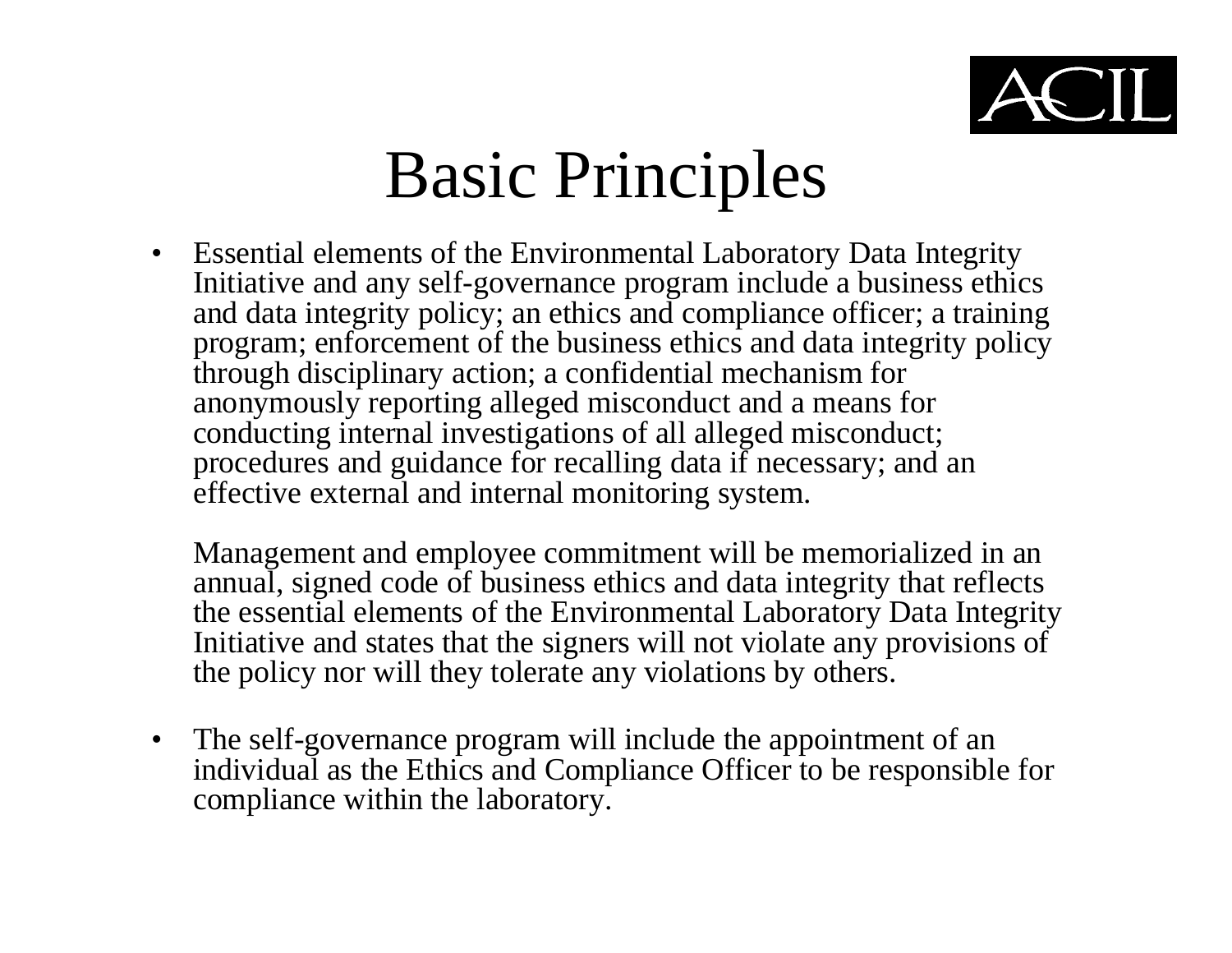

- The self-governance program will include an effective training program that ensures that management and all employees are fully aware of their respective duties with respect to the self-governance program.
- The self-governance program will include procedures to effectively enforce the business and data integrity policy through disciplinary action.
- The self-governance program will include a confidential mechanism for anonymously reporting alleged misconduct and will require full investigation of all alleged misconduct.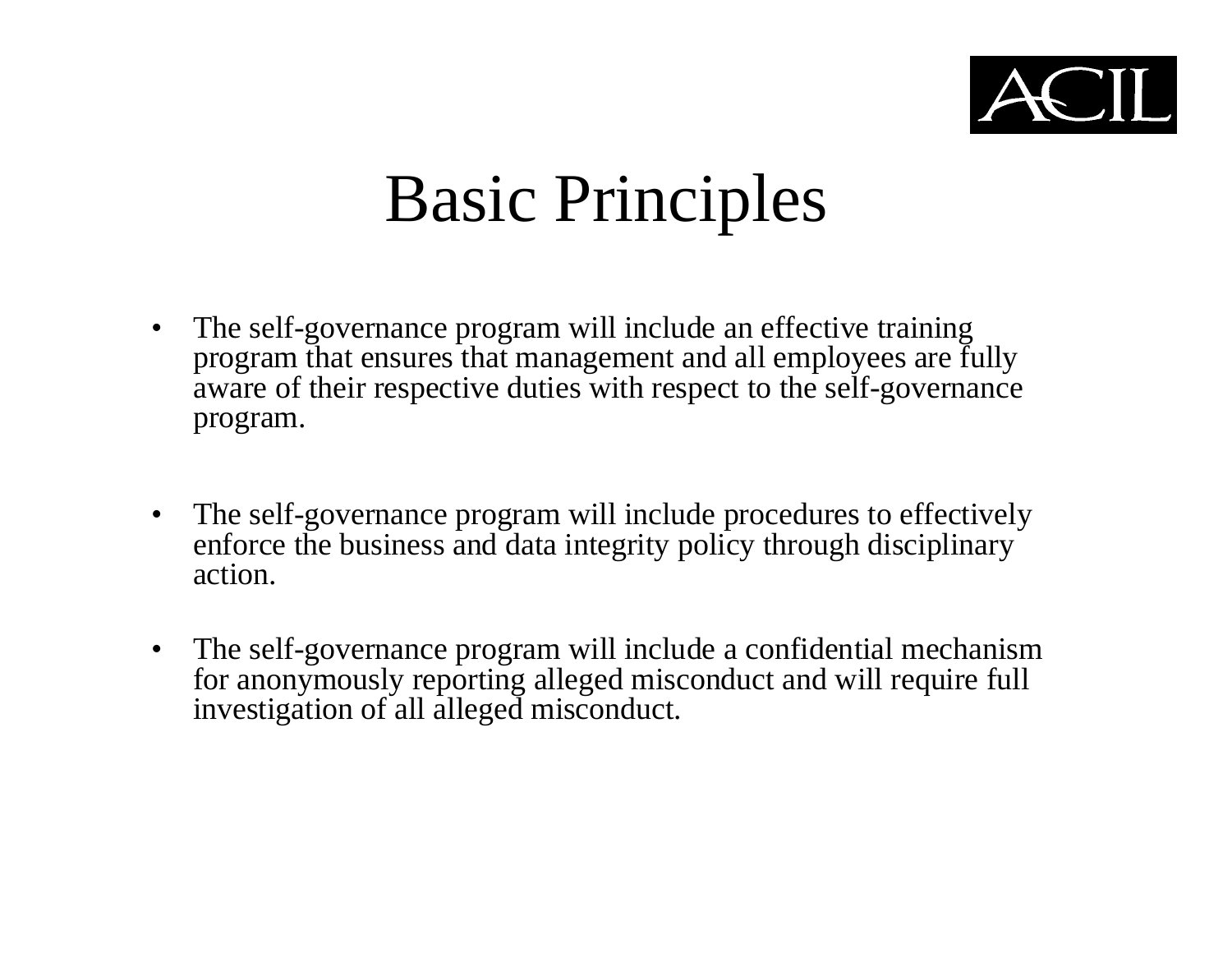

- • The self-governance program will include procedures and guidance for recalling data if and where necessary.
- $\bullet$  The self-governance program will provide for adequate internal and external audits of the laboratory systems, practices, and procedures to detect data integrity problems. Audits will include detailed source data review.
- Laboratory implementation of the Environmental Laboratory Data Integrity Initiative, particularly internal data integrity investigations, will be thoroughly documented with the documentation maintained in a confidential manner and as prescribed by law and regulation.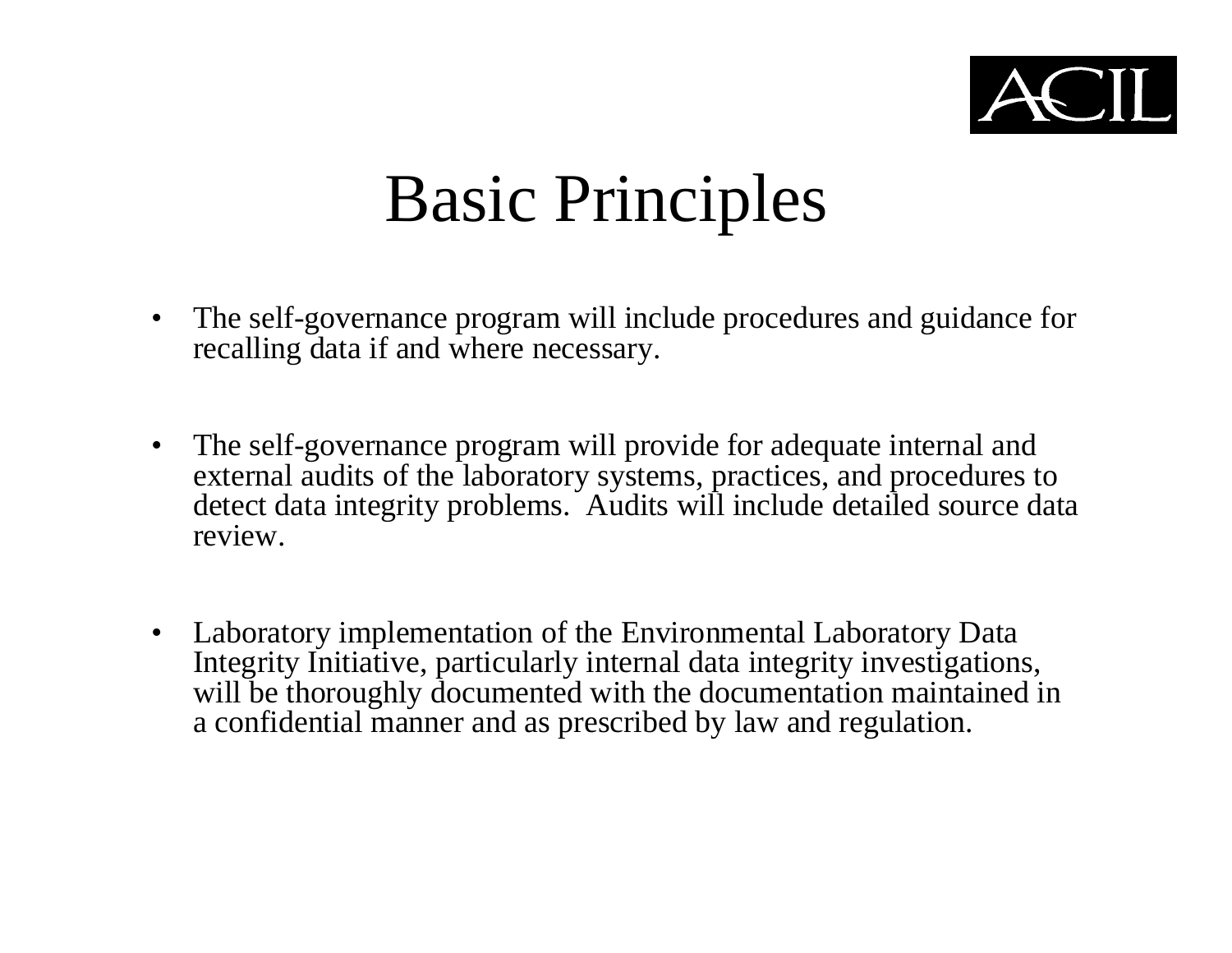

- • **Signatory laboratories agree to voluntarily disclose to appropriate individuals or organizations any significant data integrity violations that are discovered, investigated, and substantiated.**
- $\bullet$  **It is the goal of the Environmental Laboratory Data Integrity Initiative to eliminate data integrity problems; however, it is recognized that even in the most committed and organized laboratory organization, data integrity problems may occur. However, with a conscientious and rigorous effort, it is possible to minimize or significantly lower the frequency of these occurrences.**
- **ACIL will continuously initiate and pursue efforts to reduce all underlying causes that contribute to data integrity problems.**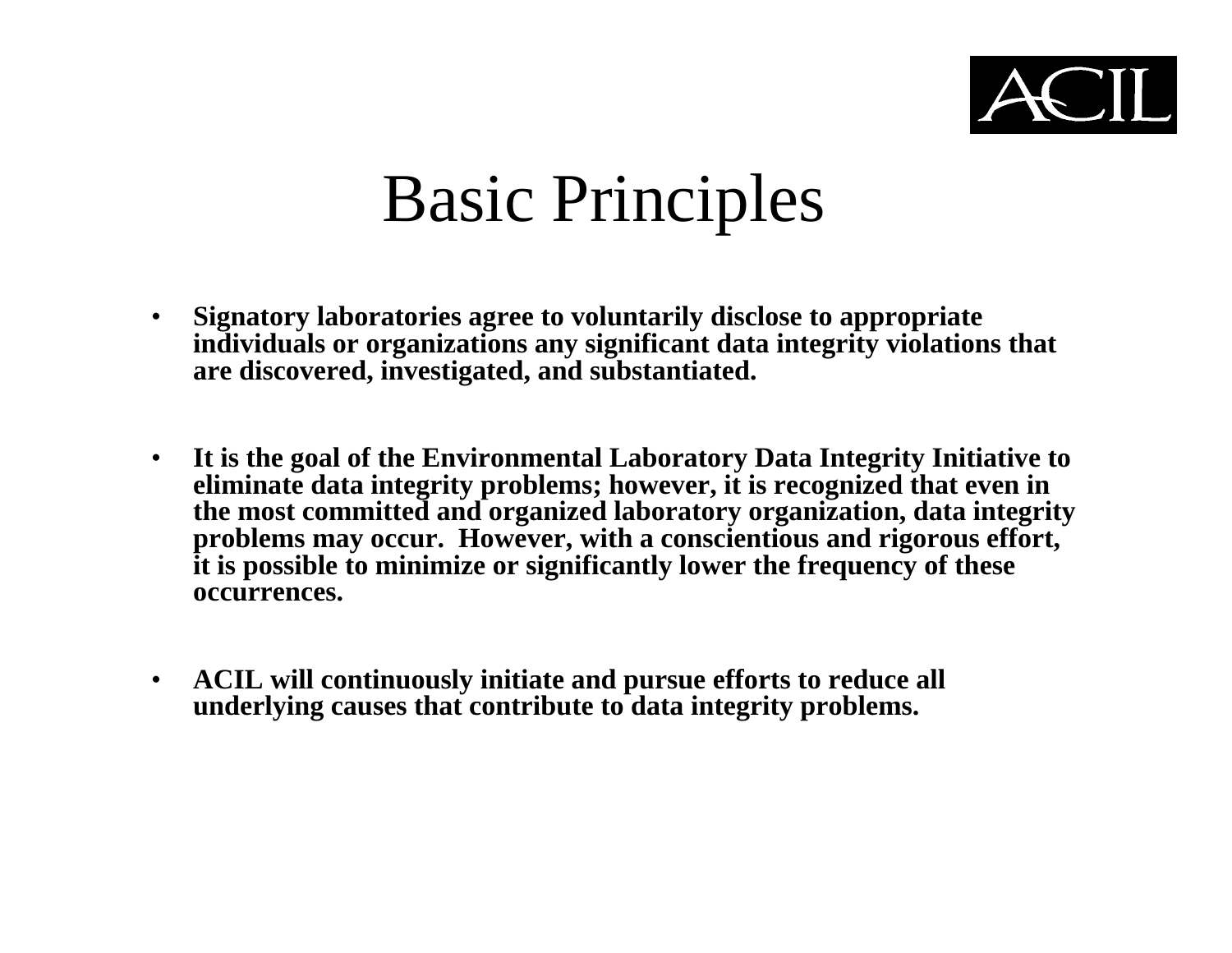

### **The 7 Elements of Technical &Administrative Conformance**

The Essentials of the Initiative Guidance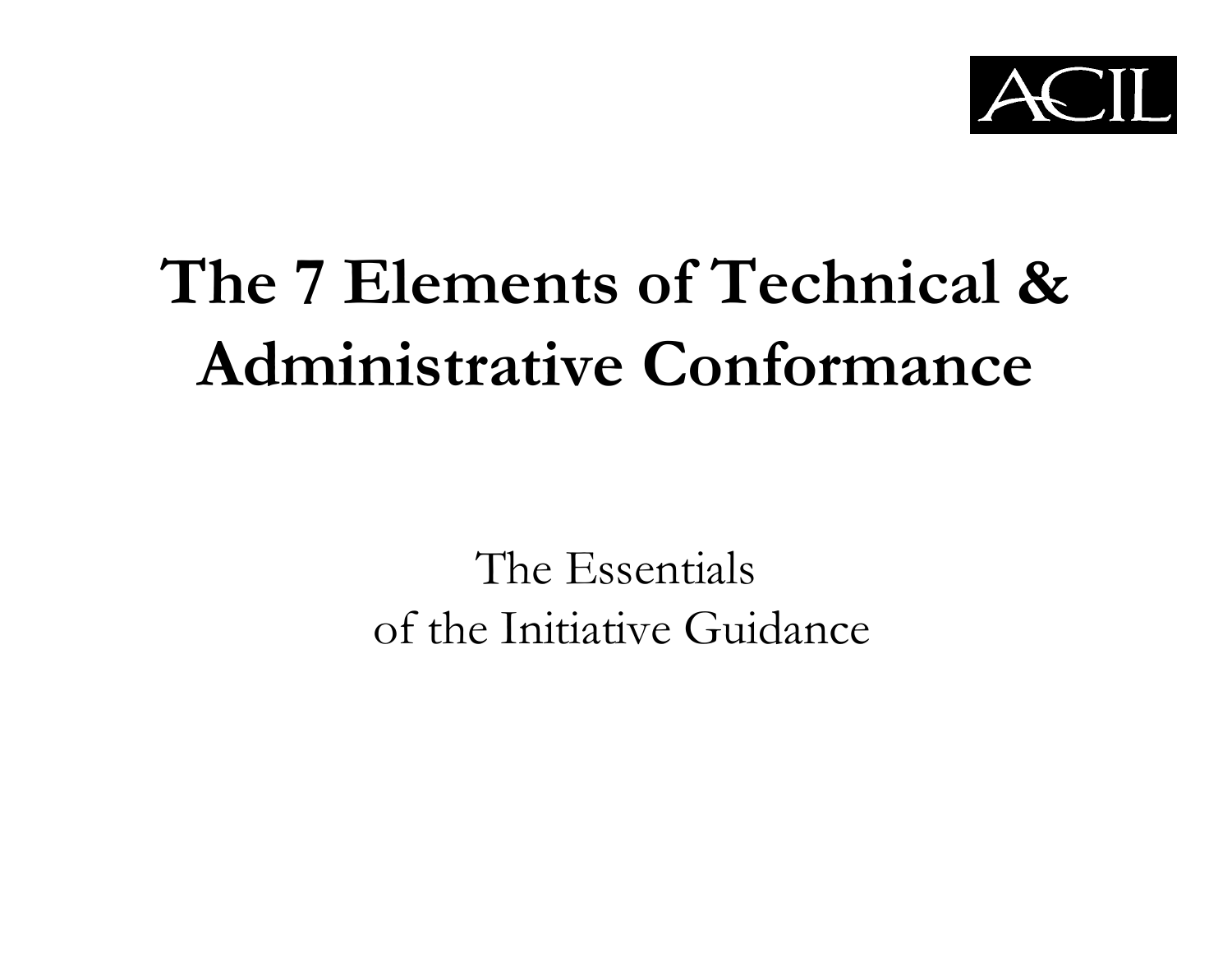

# 1. Business Ethics &Data Integrity Policy

- Contains the basics of the Organization's data integrity plan
- Code of Ethics & Conduct
- Overview of laboratory's systems approach to ethical performance
- Senior management involvement critical
- Communicated to all employees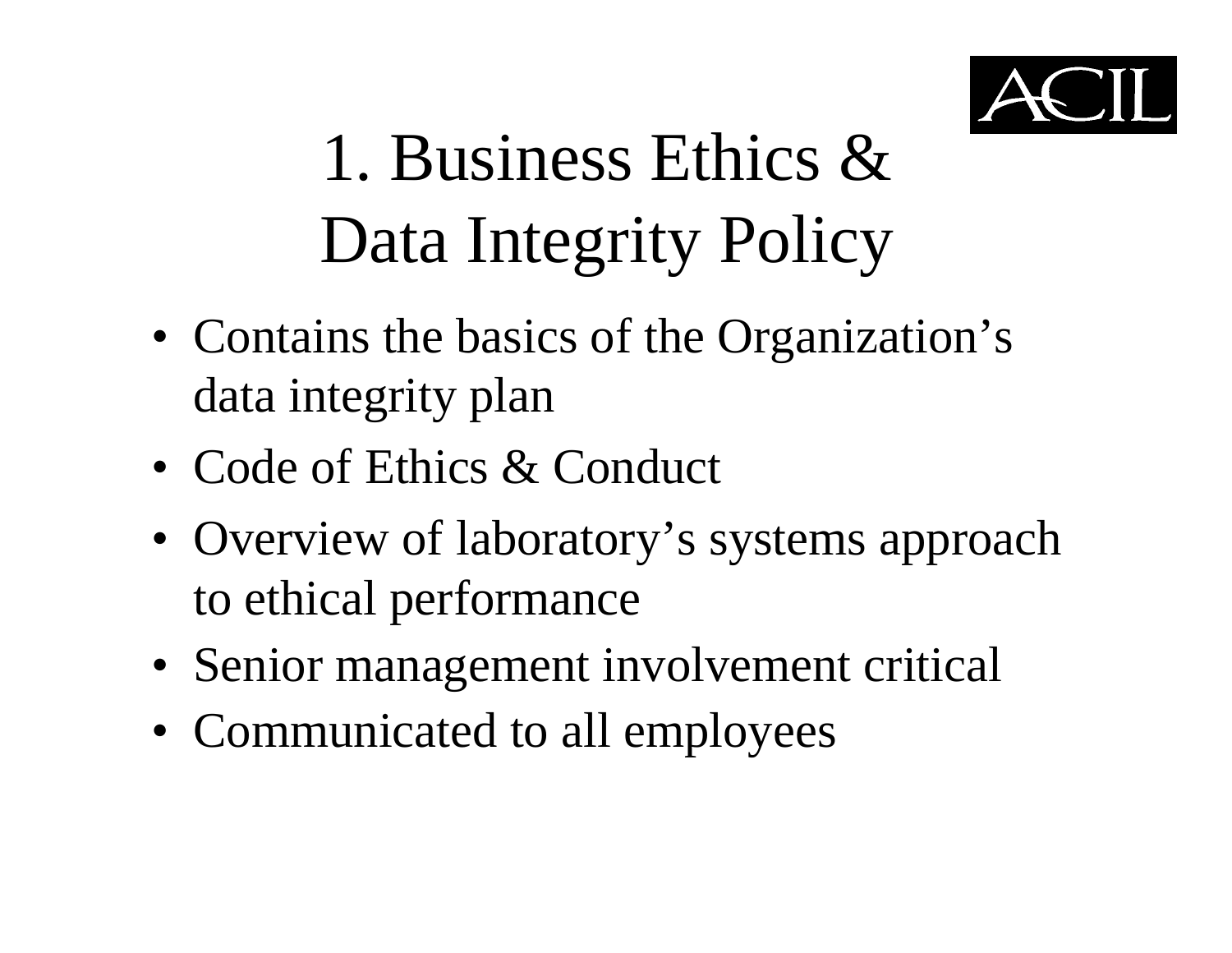

# 2. Ethics and Compliance **Officer**

- Senior individual
- May hold other positions
- Communicate directly to highest levels of management
- Authority to direct actions to uphold conformance to Company's integrity plan and ELDII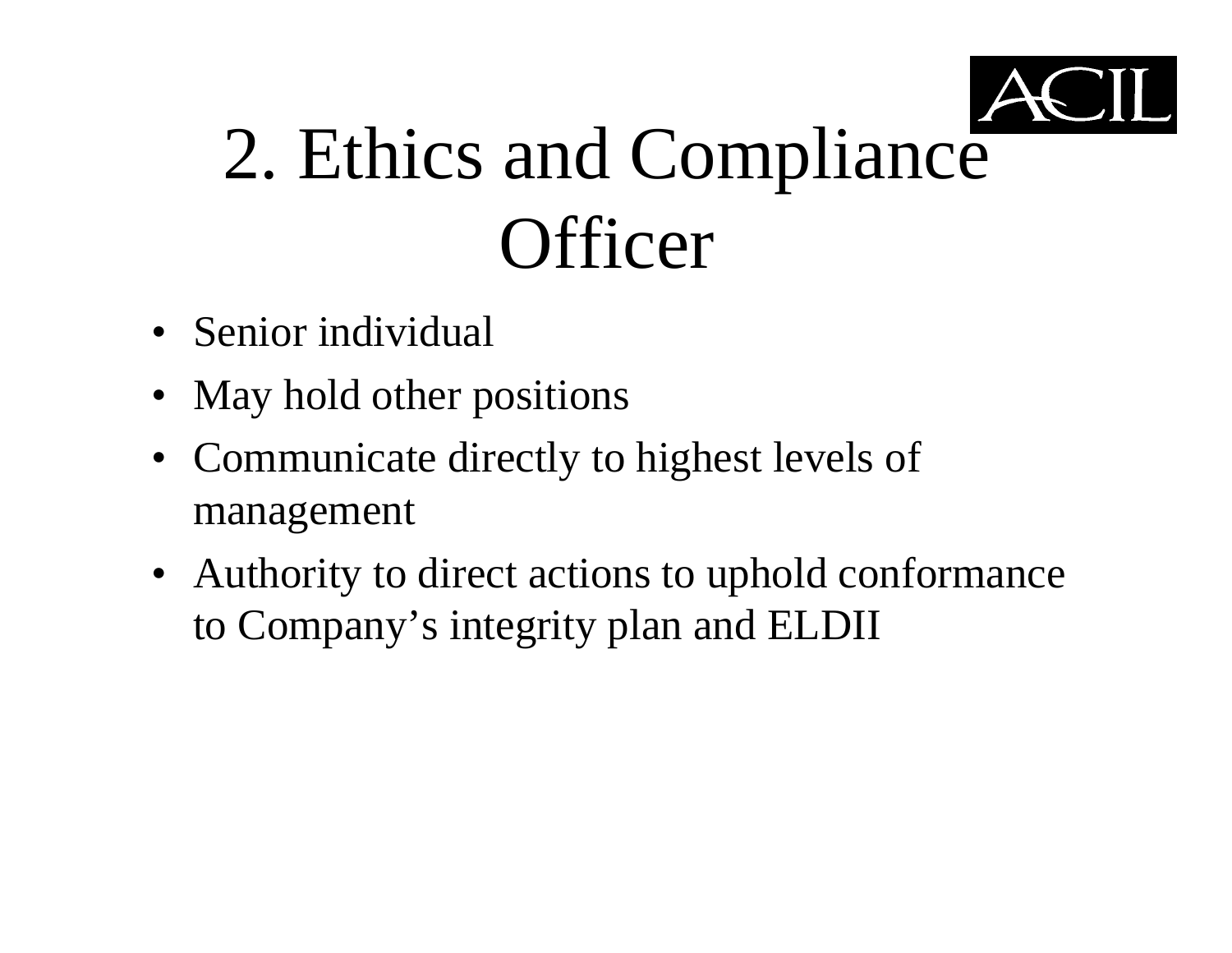

# 3. Effective Training

- Technical, business ethics, and data integrity
- Organization's ethics and integrity policies
- Special Areas of Concern
- All functions or responsibilities used in the generation of results and reports
- Both initial and refresher training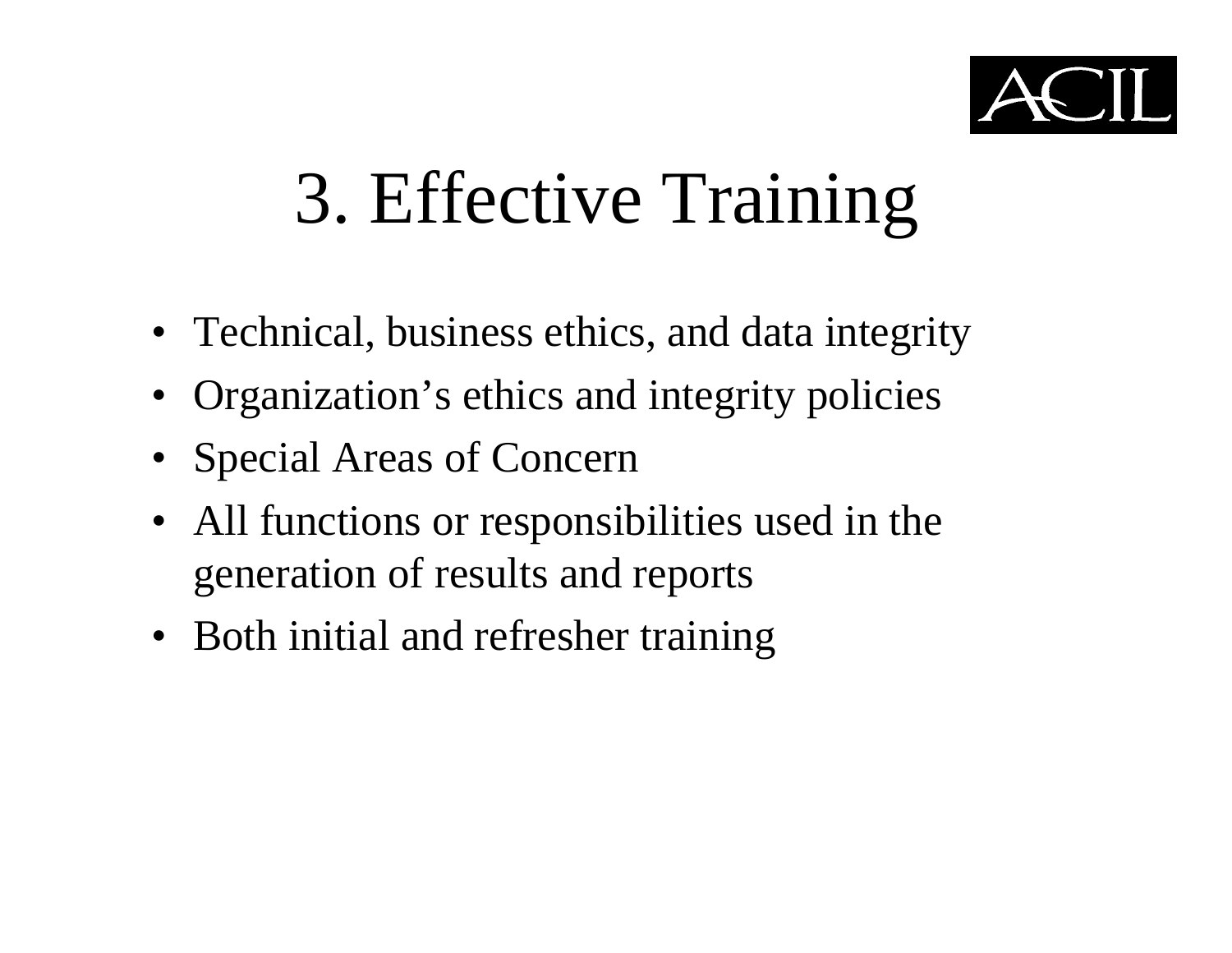

#### 4. Effective Enforcement of Self-Governance Program

- Policy versus Platitude
- Documented Disciplinary Action Policy
- Zero Tolerance
- Management Commitment
- Corrective Actions and Follow Up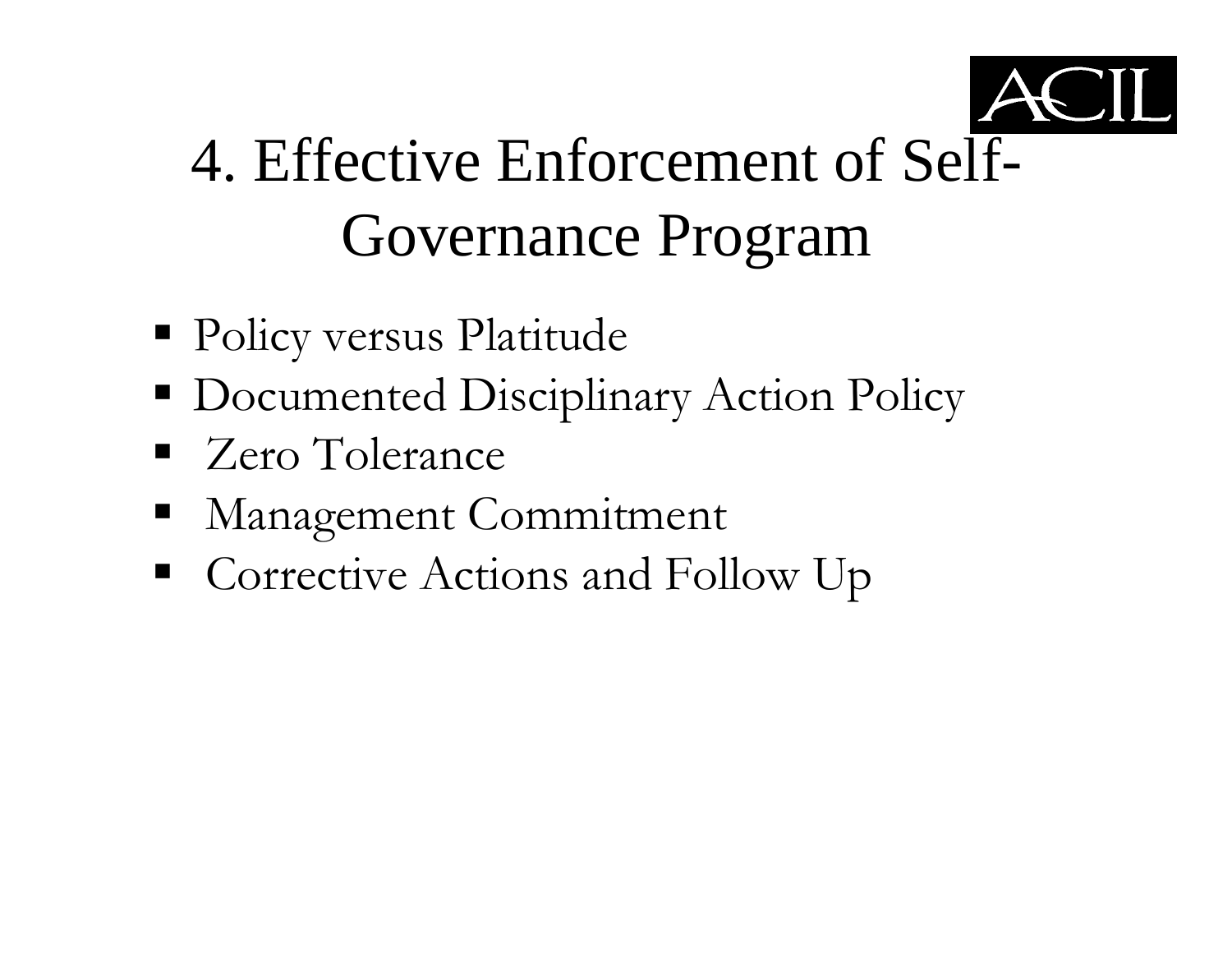

#### **5. Internal Investigations and Reporting of Misconduct**

- Confidentiality (hotline or similar system)
- Timely (Immediate)
- No Retaliation for Reporting
- Comprehensive and Objective
- Documented and Maintained
- Senior Management Involvement
- Notification of Results and Actions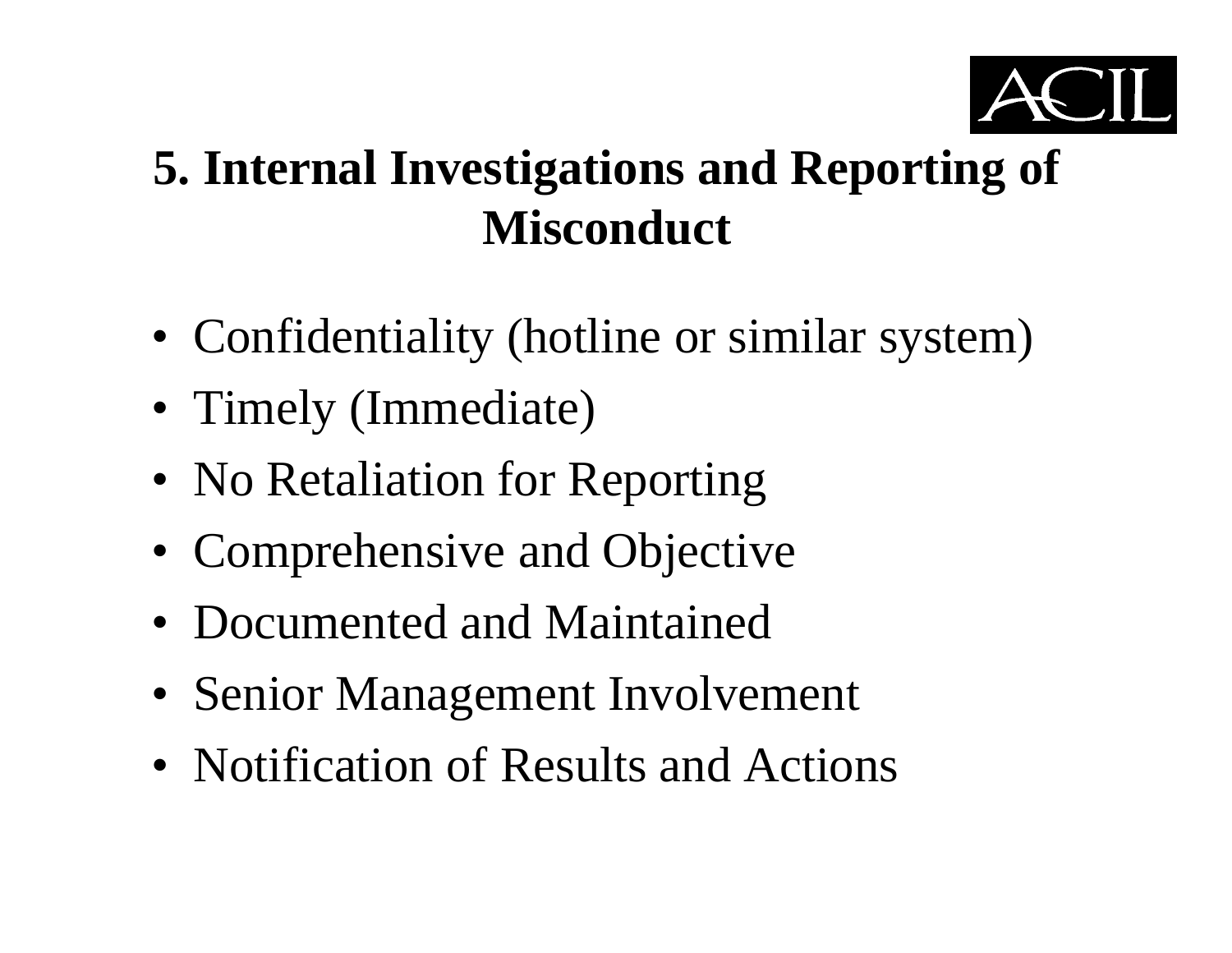

#### 6. Internal and External Monitoring **Systems**

- Internal & External Surveillance Techniques
- Quarterly Electronic Data Audits
- Semi-Annual Comprehensive Data Audit
- On-going Data Review & Reduction Process (Multi-levels)
- Annual Systems Audit including ELDII Requirements
- Objective Evidence to verify Thorough Implementation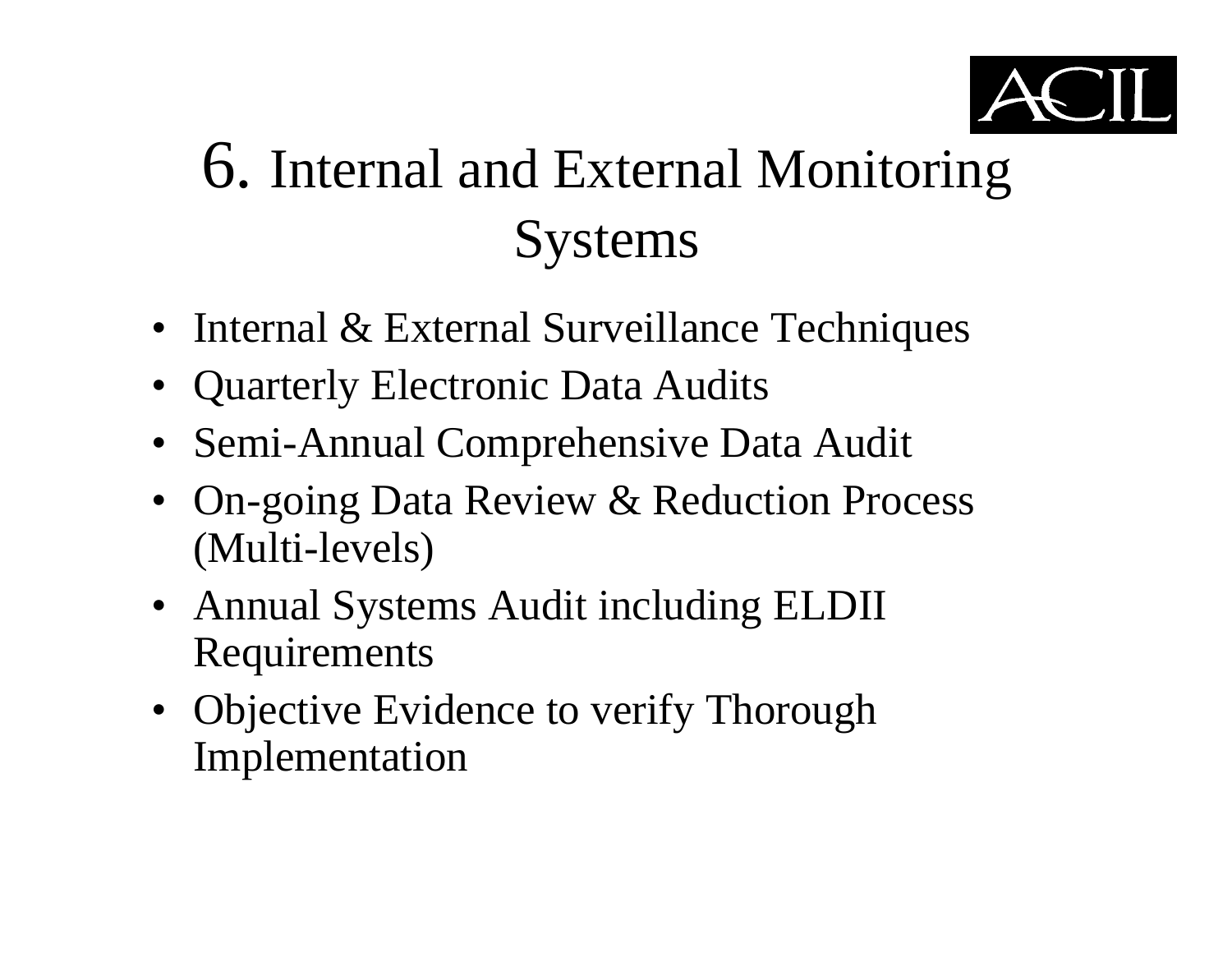

#### 7. Data Recall Policy & Procedure

Recall due to potential defects or errors is an accepted and recognized procedure in the manufacturing and service world.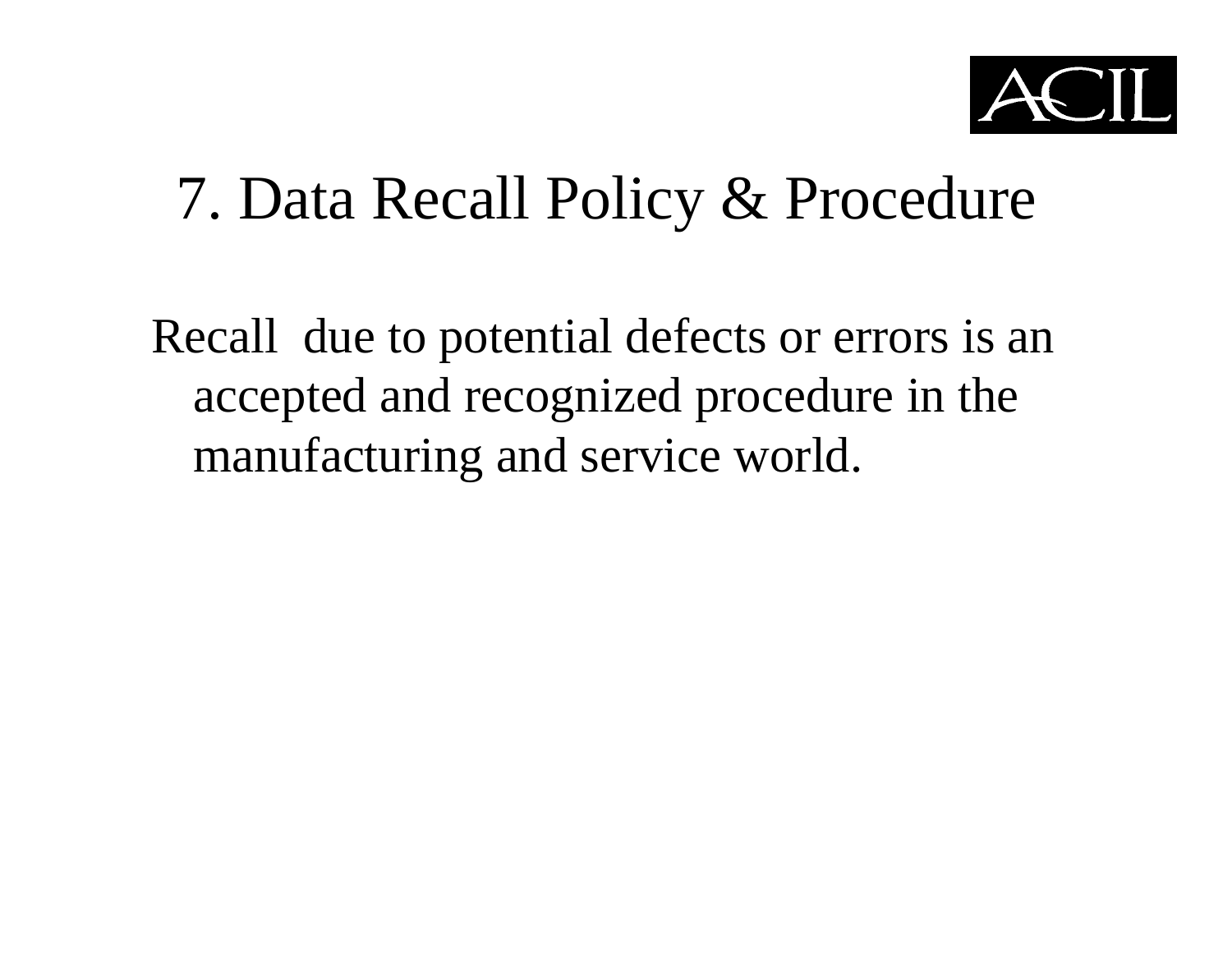

# **Signatory Process**

- Documents available on ACIL web site
	- ELDII Policy Statement
	- ELDII Guidance Document
	- Signatory Application Checklist
	- Signatory Application Form and Instructions
- www.ACIL.org under "publications" followed by "Environmental Sciences"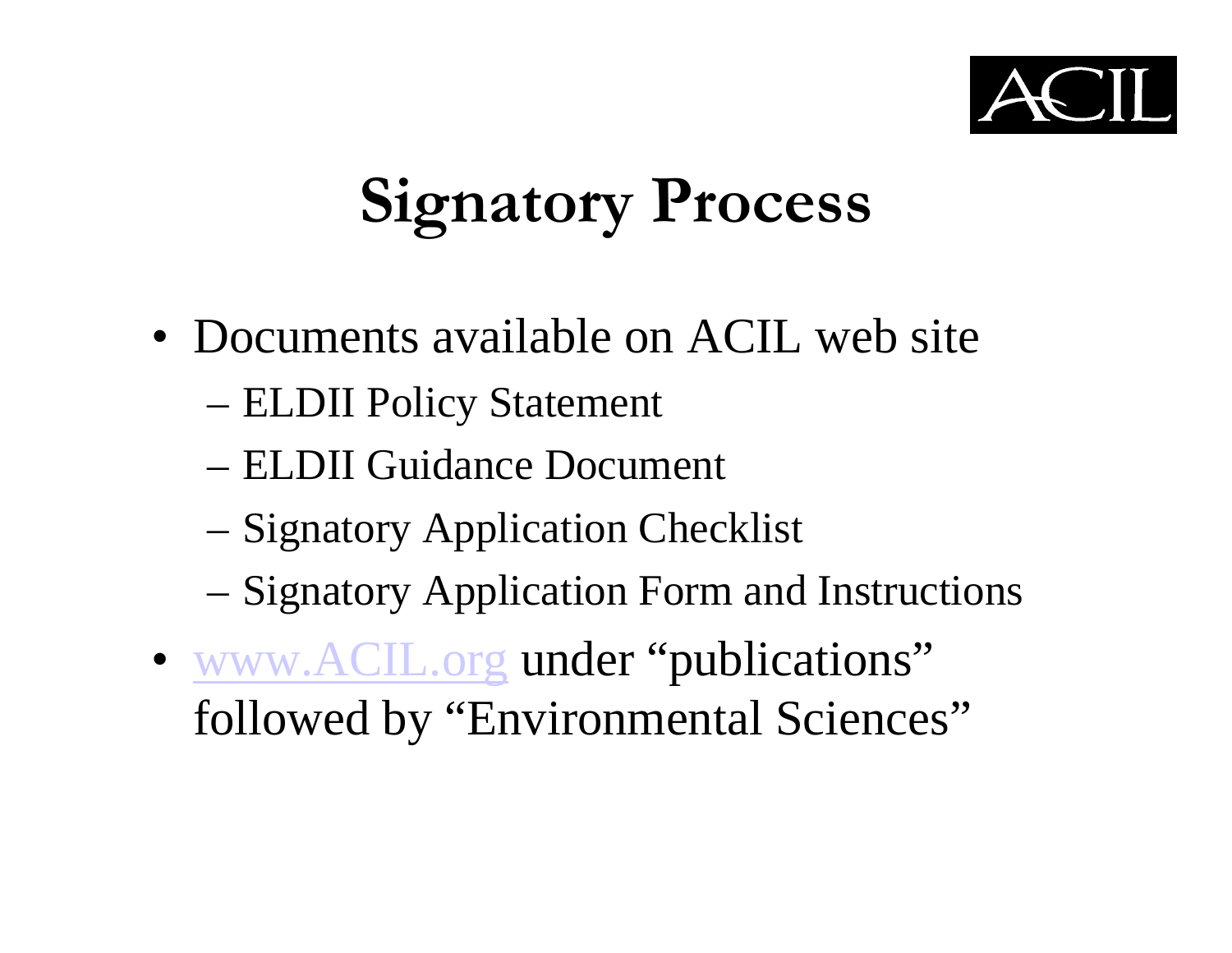

# **Application**

- Review policy statement, guidance document, checklist, and application
- Application includes detailed objective evidence that ELDII requirements have been implemented
- Application form, attached documents, and fee are submitted to Mrs. Janet Allen, ACIL, 1629 K Street, Suite 400, Washington, DC 20006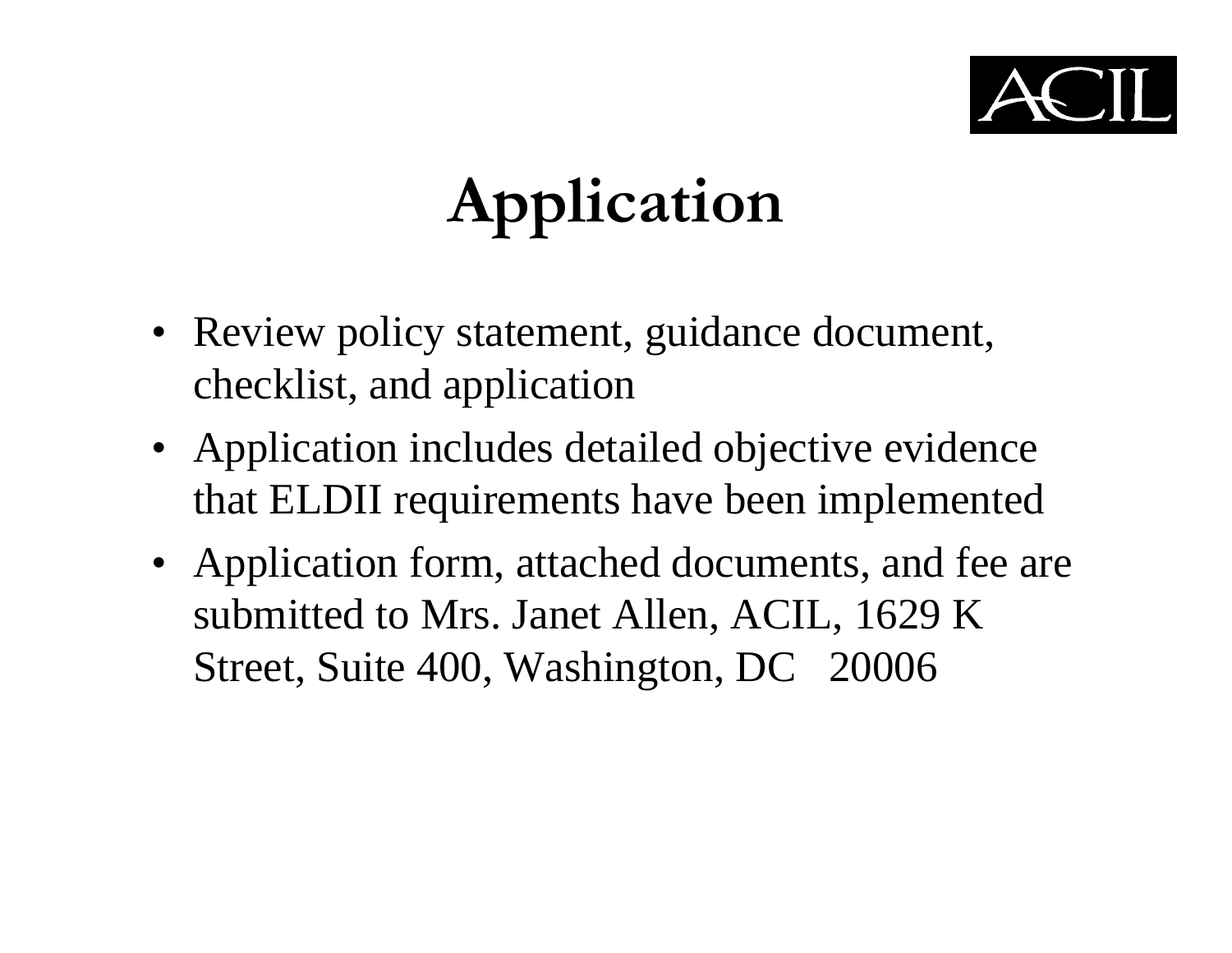

### **Annual Applicant Fees**

- • ACIL member lab with < \$3M in revenues, \$1250
- • ACIL member lab with > \$3M in revenues, \$1650
- •Government lab - \$1650
- •Non-ACIL commercial lab - \$2350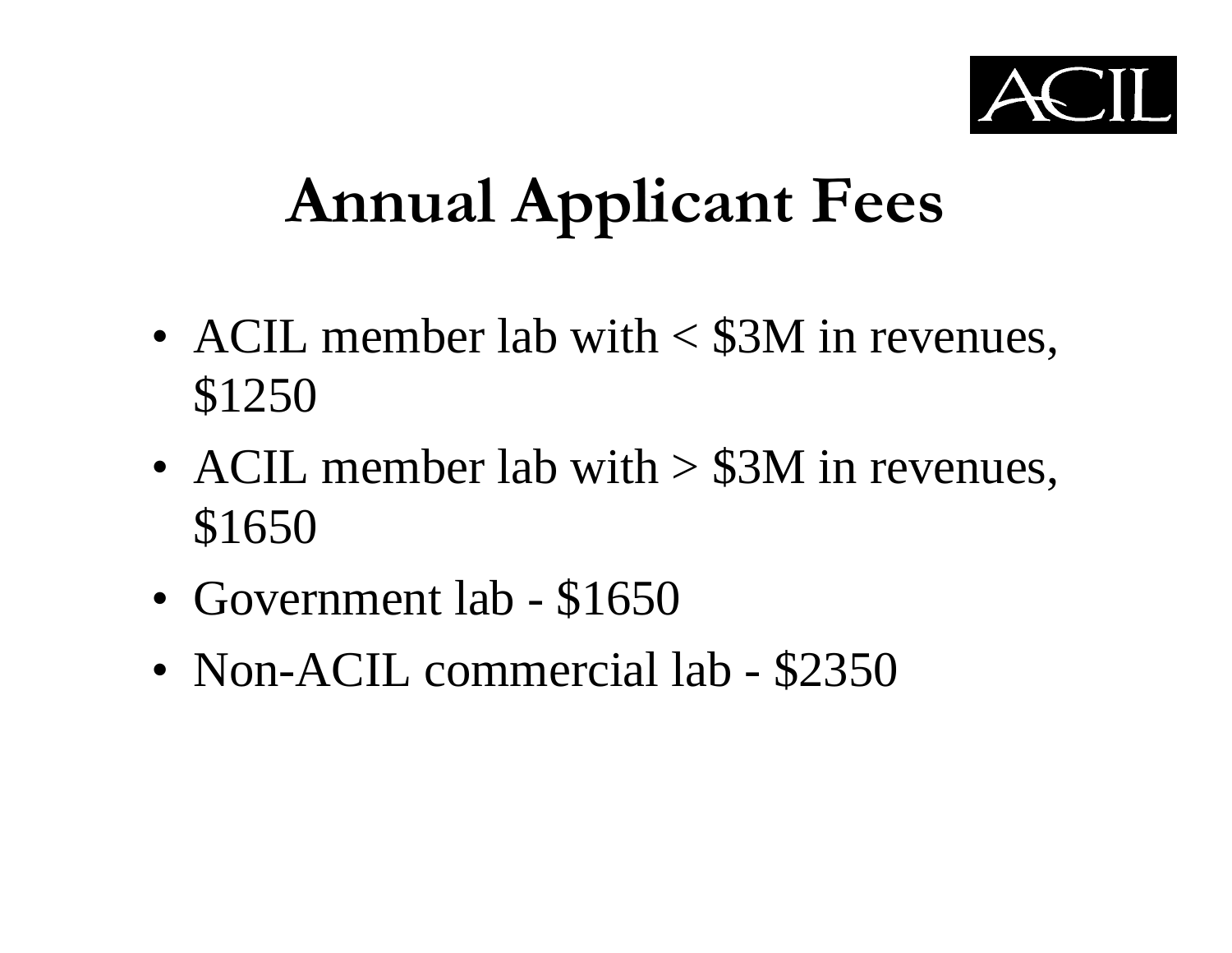

# **Application Review and Approval**

- Two application review contractors
	- –Analytical Excellence, Inc.
	- –Advanced Systems, Inc.
- Confidentiality procedures
- •One in ten labs will have a site visit
- • Contractors make recommendation to ACIL DataIntegrity Committee
- Successful applicants receive Signatory Status Certificate good for one year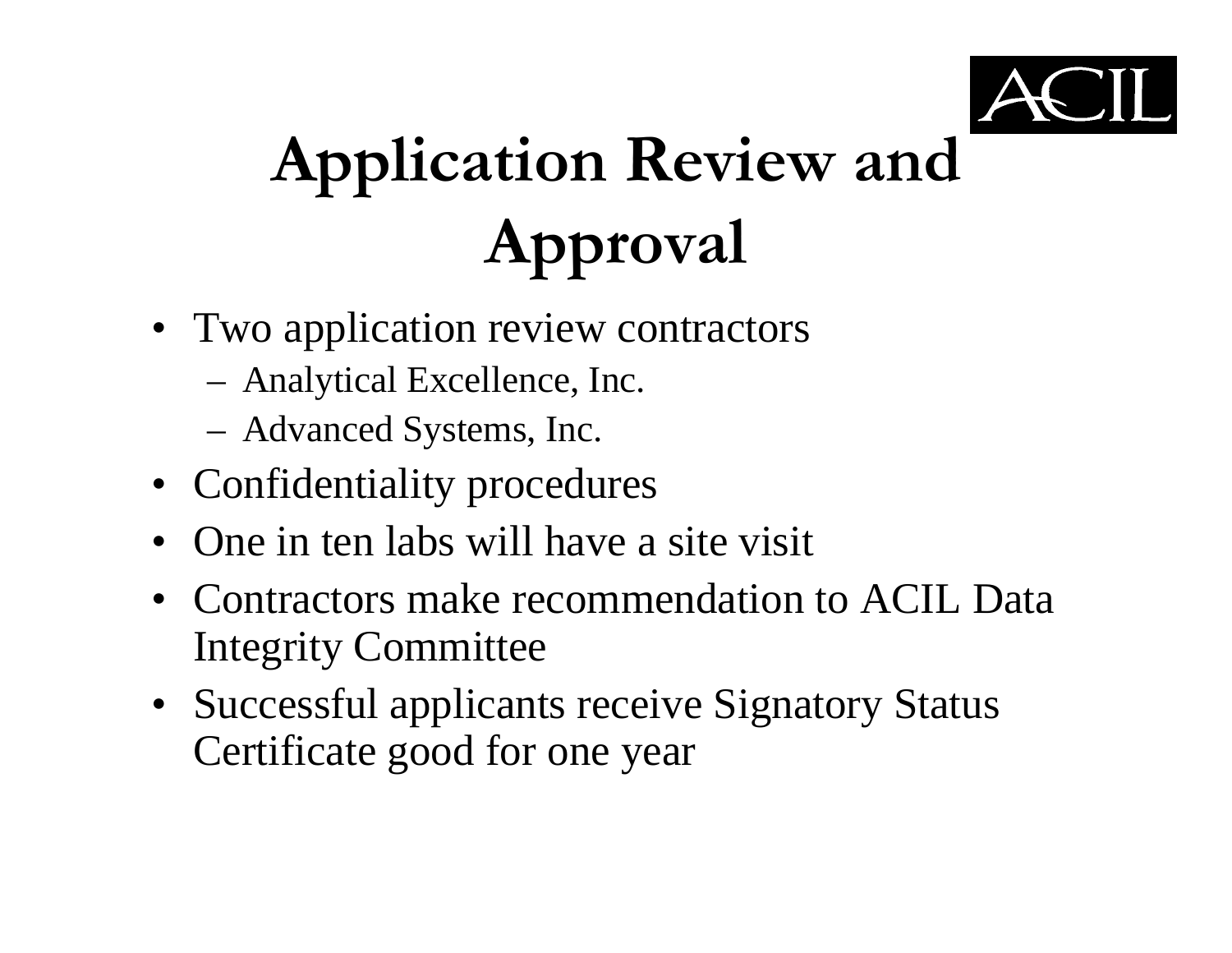

#### **Current Status**

- First Applications Received
- Verbal commitments from 70 laboratories to participate
- Reviewed with EPA, OIG, and others.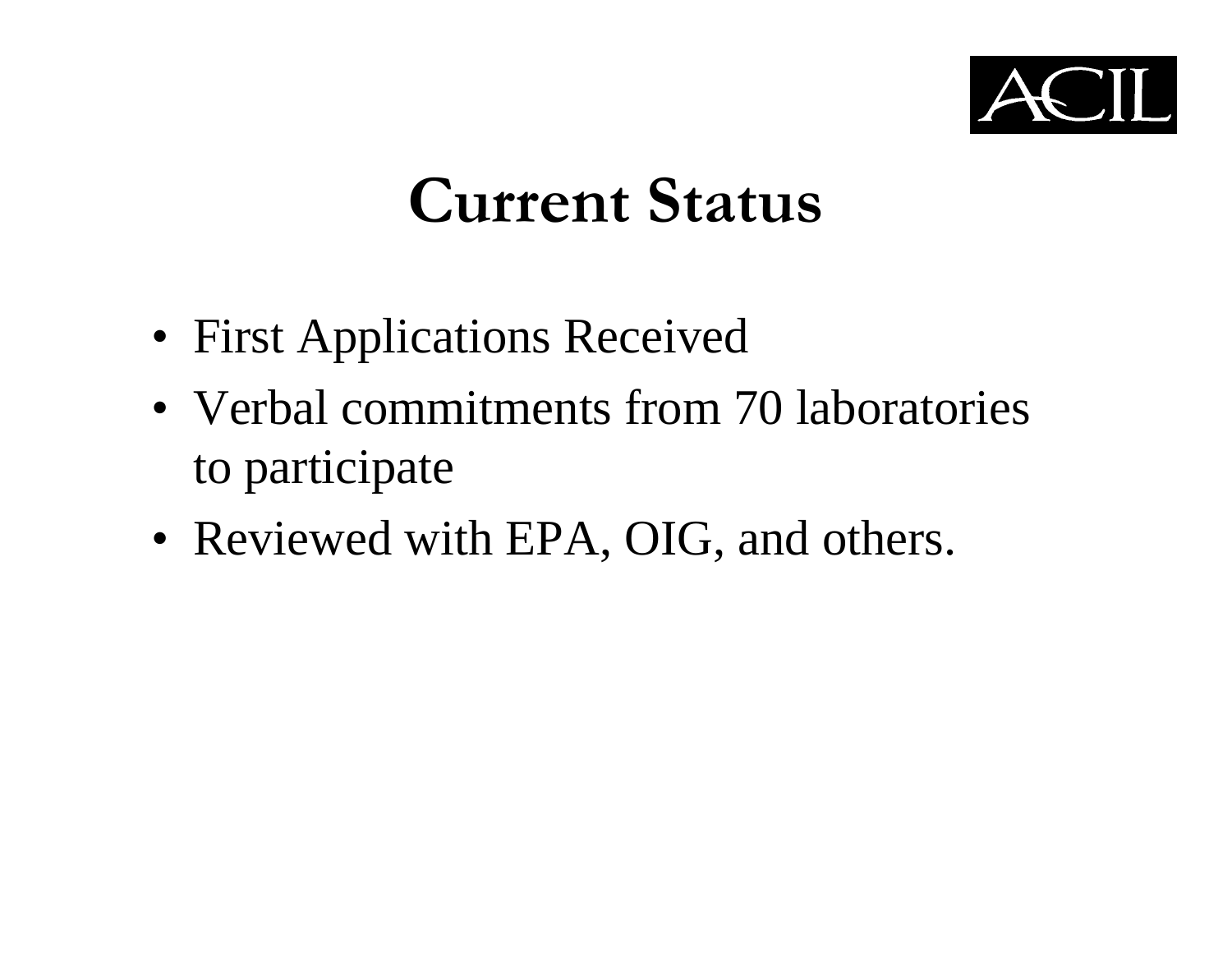

# **The Objectives**

- Regulators and data users will view data generated by an ELDII Signatory with confidence in the underlying integrity and ethical practices used to produce the results.
- The frequency of data integrity problems will be substantially reduced in ELDII signatory laboratories.
- $\bullet$  Those data integrity problems found in ELDII laboratories will be isolated situations where individuals violated clear, established policies.
- Implementation of ELDII will protect data users, the public, and responsible laboratories.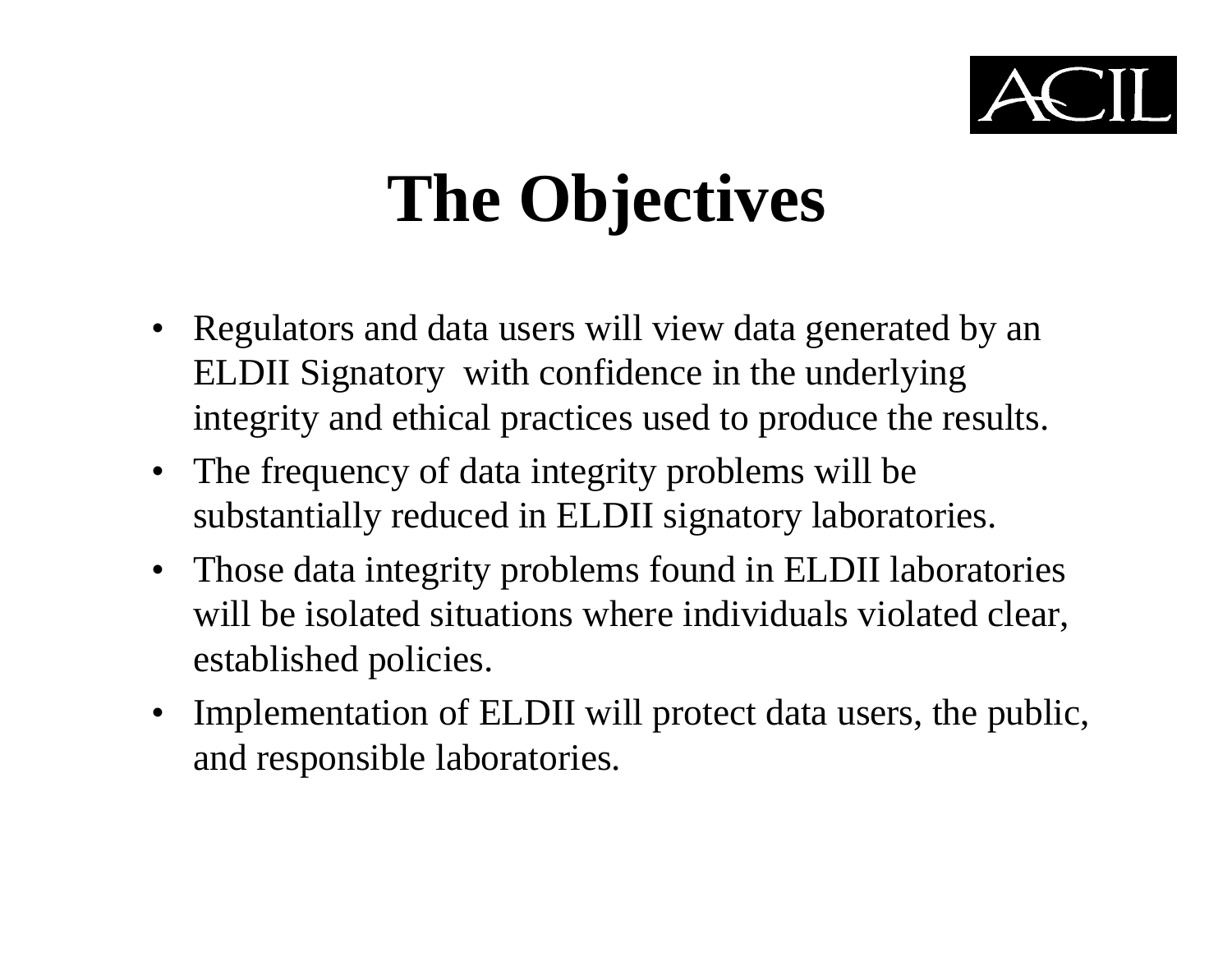

#### **Future Activities**

- EPA OIG 2001 open letter
- Increase the population of ELDII Signatory Laboratories
- Include ELDII requirements or participation in contract criteria